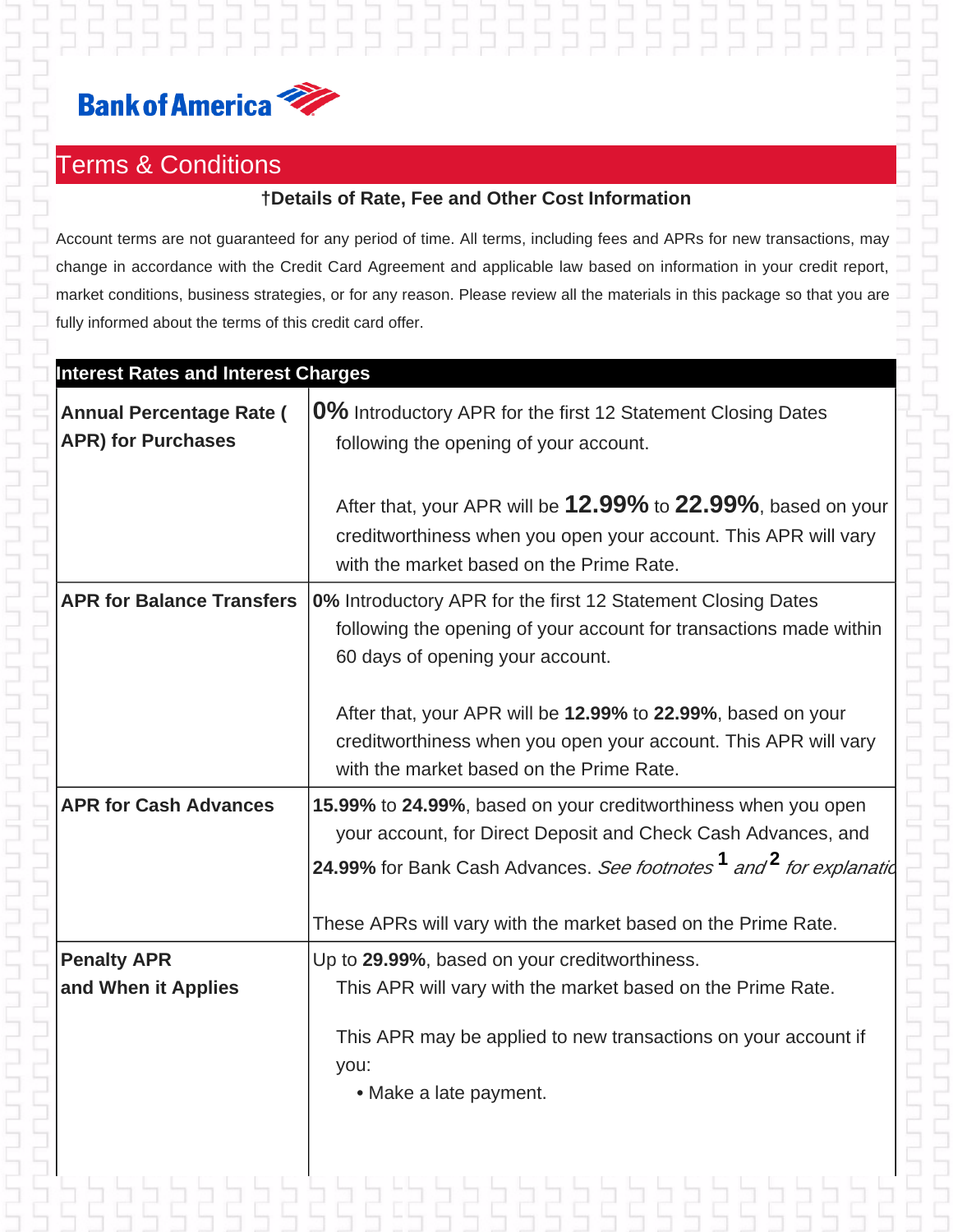|                                                                                        | How Long Will the Penalty APR Apply?: If your APRs are                                                                                                                                            |
|----------------------------------------------------------------------------------------|---------------------------------------------------------------------------------------------------------------------------------------------------------------------------------------------------|
|                                                                                        | increased, the Penalty APR will apply indefinitely.                                                                                                                                               |
| <b>How to Avoid Paying</b>                                                             | Your due date is at least 25 days after the close of each billing cycle.                                                                                                                          |
| <b>Interest on Purchases</b>                                                           | We will not charge you any interest on purchases if you pay your                                                                                                                                  |
|                                                                                        | entire balance by the due date each month.                                                                                                                                                        |
| <b>Minimum Interest Charge</b>                                                         | If you are charged interest, the charge will be no less than \$1.50.                                                                                                                              |
| <b>For Credit Card Tips from</b><br>the Consumer Financial<br><b>Protection Bureau</b> | To learn more about factors to consider when applying for or<br>using a credit card, visit the website of the Consumer Financial<br>Protection Bureau at http://www.consumerfinance.gov/learnmore |

| <b>Fees</b>                 |                                                                                                                                             |
|-----------------------------|---------------------------------------------------------------------------------------------------------------------------------------------|
| <b>Annual Fee</b>           | <b>None</b>                                                                                                                                 |
| <b>Transaction Fees</b>     |                                                                                                                                             |
| • Purchases                 | Purchases of wire transfers from a non-financial institution:                                                                               |
|                             | Either \$10 or 5% of the amount of each transaction, whichever is<br>greater.                                                               |
| • Balance Transfers         | Either \$10 or 3% of the amount of each transaction, whichever is<br>greater.                                                               |
| • Cash Advances             | Direct Deposit and Check Cash Advances:                                                                                                     |
|                             | Either \$10 or 3% of the amount of each transaction, whichever is<br>greater.                                                               |
|                             | ATM, Over-the-Counter, Same-Day Online and Cash Equivalent<br>Cash Advances:                                                                |
|                             | Either \$10 or 5% of the amount of each transaction, whichever is<br>greater.                                                               |
|                             | Overdraft Protection Cash Advances (if enrolled):                                                                                           |
|                             | \$12 for each transaction (not assessed if checking account overdrawn<br>by less than $$12$ ).                                              |
| <b>Foreign Transactions</b> | 3% of the U.S. Dollar amount of each transaction made in a foreign<br>currency or made in U.S. Dollars that is processed outside the United |
|                             | States.<br>This fee will be in addition to any other applicable fee.                                                                        |
| <b>Penalty Fees</b>         |                                                                                                                                             |
|                             | Up to \$38                                                                                                                                  |
| • Late Payment              | : בכל כל כל כל כל כל כל כל                                                                                                                  |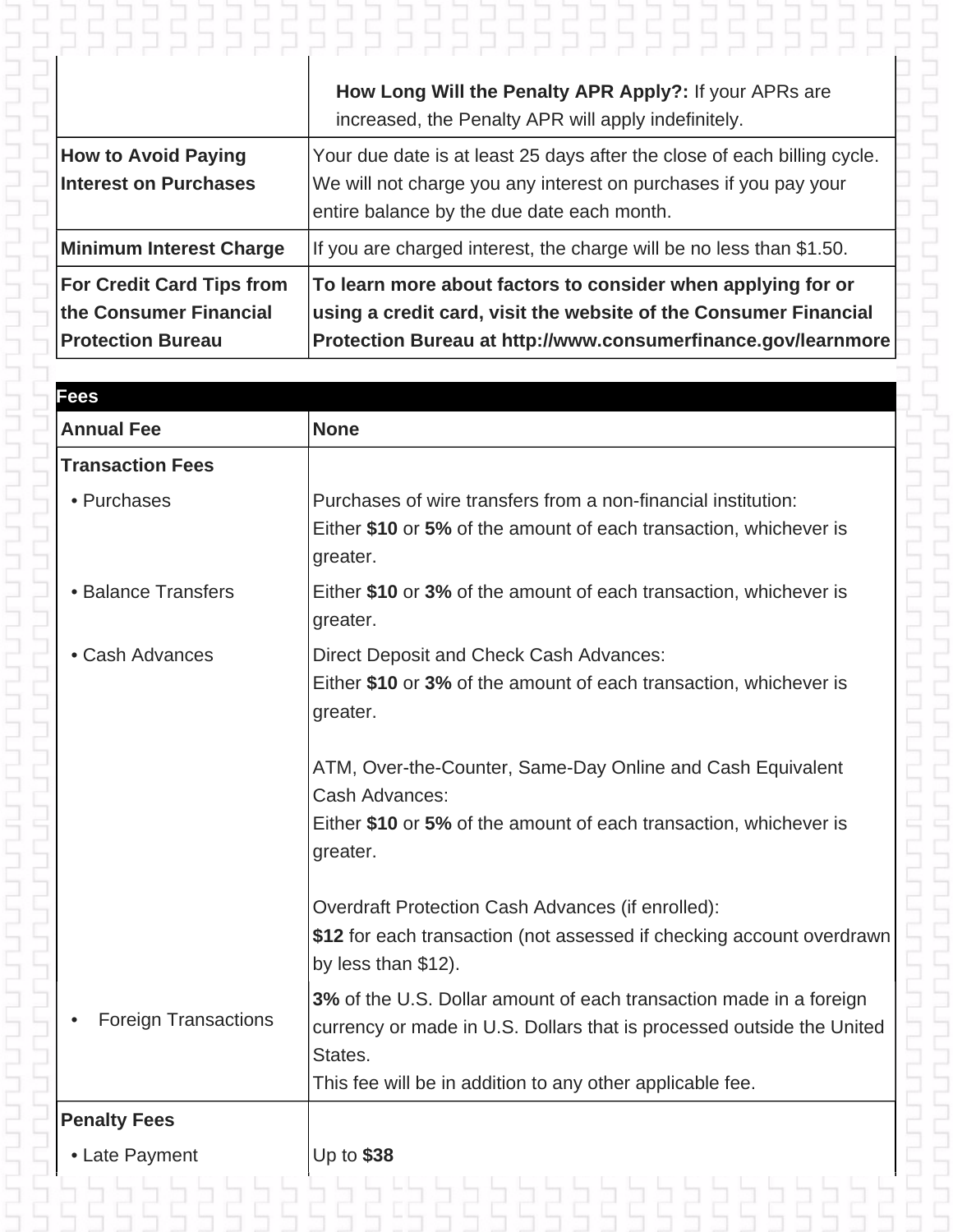## • Returned Payment | Up to \$27 **How We Will Calculate Your Balance:** We use a method called "average daily balance (including new purchases)."

**Payments are allocated to posted balances. If your account has balances with different APRs, we will allocate the amount of your payment equal to the Total Minimum Payment Due to the lowest APR balances first. Payment amounts in excess of your Total Minimum Payment Due will be applied to balances with higher APRs before balances with lower APRs.**

55555555555

**<sup>1</sup>**Any Direct Deposits completed at the time your application is processed will be Balance Transfers.**<sup>2</sup>** Bank Cash Advances include ATM, Over-the-Counter, Same-Day Online, Overdraft Protection and Cash Equivalent (money orders, foreign currency, and travelers checks from a non-financial institution, person-to-person money transfers, bets, lottery tickets purchased outside the United States, casino gaming chips and bail bonds) Cash Advances.

## More Information about Penalty Fees and Penalty APR

Penalty Fees: If your Total Minimum Payment Due is not received by your Payment Due Date, a Late Payment Fee of \$27 will be assessed; \$38 for subsequent occurrences that are within 6 billing cycles of a previous occurrence. However, the Late Payment Fee will not exceed the total minimum payment that was due. If your balance is \$100 or less on the Payment Due Date, we will not assess a Late Payment Fee. The Returned Payment Fee will not exceed the total minimum payment that was due. Penalty APR: Your Penalty APR will not exceed 29.99% on new transactions. There is no Penalty APR on existing balances.

## **CONDITIONS**

**By submitting this application, you: (1) acknowledge that you have reviewed the credit card Terms and Conditions; (2) agree to submit your application for this credit card subject to those Terms and Conditions; and (3) authorize us to use the information in your application, and any other information we or our affiliates have about you, to determine your ability to pay, as required by federal law.**

The words "you" and "your" apply to each person who submits the application. You have read the accompanying application, and you affirm that everything you have stated is true and complete. You are at least 18 years of age or you are at least 21 years of age if a permanent resident of Puerto Rico. You authorize Bank of America, N.A. (hereinafter "us" or "our") to obtain your credit report(s), employment history and any other information in order to approve or decline this application, service your account, and manage our relationship with you. You consent to our sharing of information about you and your account with the organization, if any, endorsing this credit card program. You authorize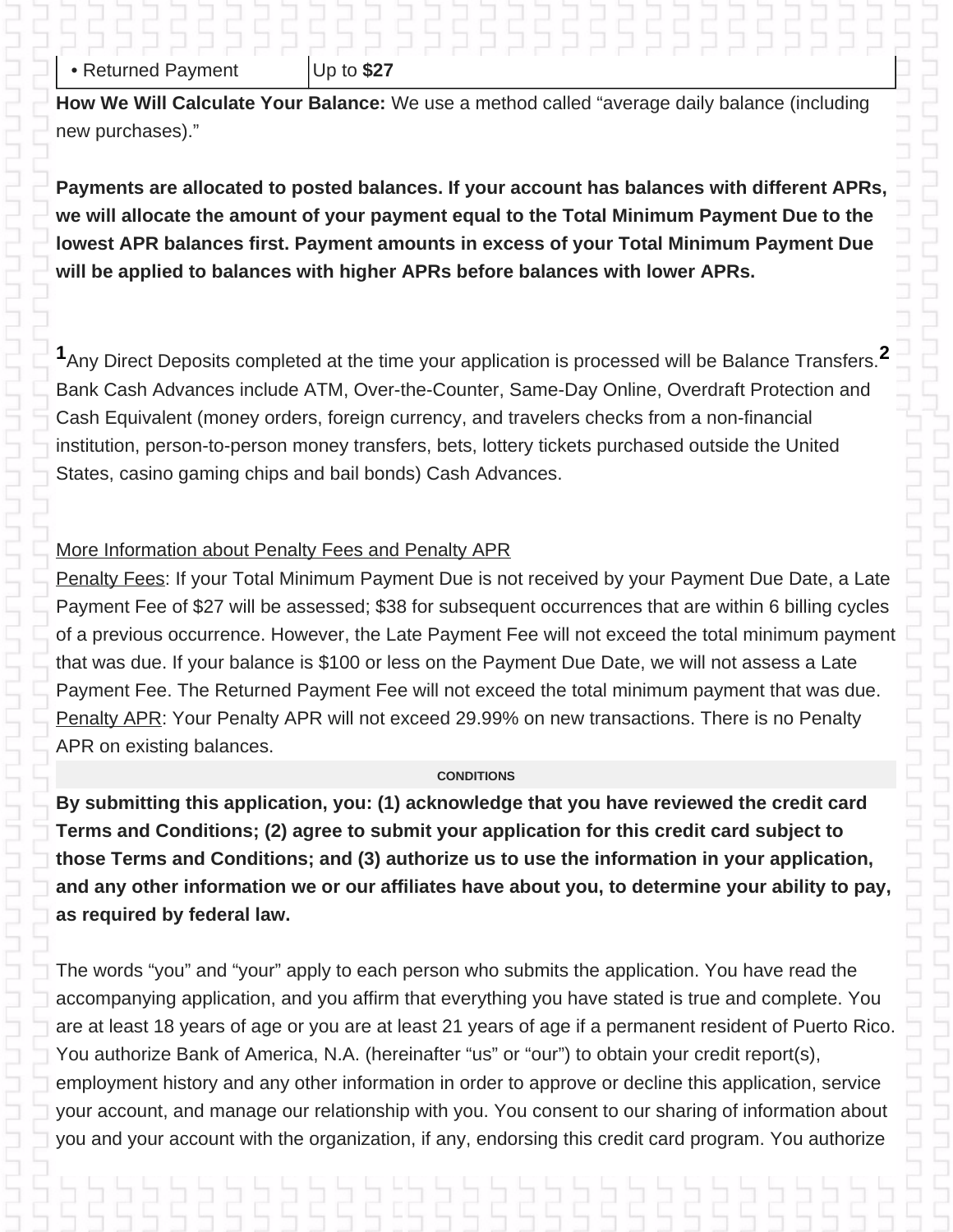us to share with others, to the extent permitted by law, such information and our credit experience with you. In addition, you may as a customer later indicate a preference to exempt your account from some of the information-sharing with other companies ("opt-out"). If you accept or use an account, you do so subject to the terms of this application, the "Details of Rate, Fee and Other Cost Information" and the Credit Card Agreement, as it may be amended; you also agree to pay and/or to be held jointly and severally liable for all charges incurred under such terms. Any changes you make to the terms of this application will have no effect. You understand that if your application is approved with a credit line that is greater than or equal to \$5,000, you will receive a Visa Signature  ${}^{\circledR}$  account; if your credit line is less than \$5,000, you will receive a Platinum Plus<sup> $\textcircled{8}$ </sup> account. The benefits for Platinum Plus $^{\circledR}$  accounts differ from Visa Signature $^{\circledR}$  accounts. You also understand that the Annual Percentage Rate you receive will be determined based on your creditworthiness. You understand that only a portion of your Total Credit Line will be available for Bank Cash Advances. You also understand that if you have existing credit card accounts with Bank of America, we may utilize the available credit on the existing account(s) to approve your new credit card. You accept that on a periodic basis your account may be considered for automatic upgrade at our discretion. You consent to and authorize us, any of our affiliates, or our marketing associates to monitor and/or record any of your phone conversations with any of our representatives. If additional development is necessary based on the application information provided, we will make every attempt to contact you.

### **FEATURES**

**BankAmericard Cash Rewards™ Program Information.** Earn base cash rewards of 1% of all new Net Purchases (qualifying purchases less credits, returns, and adjustments) charged to the card each billing cycle. You will earn total cash rewards of 2% (consisting of 1% bonus cash rewards and 1% base cash rewards) for Net Purchases at eligible grocery merchants and 3% (consisting of 2% bonus cash rewards and 1% base cash rewards) for Net Purchases at eligible gas merchants (the "Bonus Categories"), for the first \$1,500 of combined Net Purchases made during each calendar quarter in the Bonus Categories. Eligible merchants for the Bonus Categories include: (a) Grocery (representing Grocery Stores/Supermarkets, Freezer/Meat Lockers, Candy/Nut/Confection Stores, Dairy Product Stores, Bakeries, and Misc. Food Stores -- please note superstores, discount stores and warehouse clubs are not included in this list); (b) Gas (representing Service Stations & Automated Fuel Dispensers – please note that superstores and warehouse clubs that sell gasoline are not considered service stations). Merchants are assigned a merchant category code (MCC) based upon the merchant's primary line of business. We do not determine which MCC a merchant chooses to classify itself. We group similar MCCs into purchase categories to offer bonus rewards to you. Purchases processed through merchants that do not process transactions under the eligible MCC and purchases processed through third-party payment accounts (e.g. PayPal) will not qualify to receive bonus rewards. You will earn base cash rewards of 1% for Net Purchases in excess of \$1,500 in each quarter in the Bonus Categories. Balance Transfers, Cash Advances, including purchases of money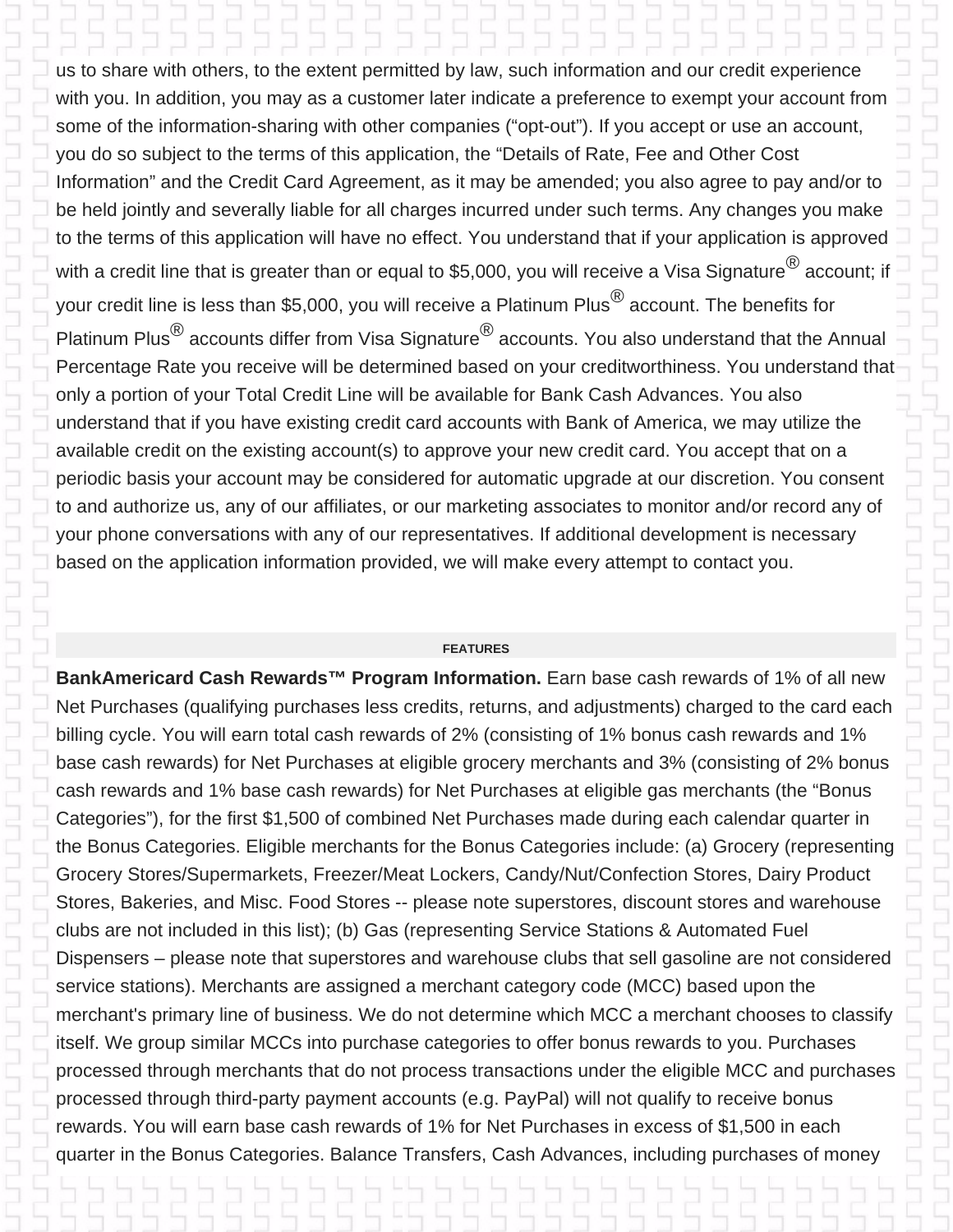# orders or other cash equivalents, fees, interest charges, fraudulent transactions and certain other

charges do not earn cash rewards. Cash rewards shall be issued for a U.S. dollar sum in the form of a statement credit, a check, or an electronic deposit to a Bank of America checking or savings account, or a contribution to a Merrill Lynch Cash Management Account<sup>®</sup>. Cash rewards redeemed into a checking or savings account with Bank of America, N.A. or a Merrill Lynch Cash Management Account will be 10% greater than the other types of cash rewards (\$25 in cash rewards = \$27.50 deposit). Cash rewards may be requested on demand, or by registering for the automatic reward redemption method of choice, as described in more detail in the Program Rules. Other significant terms apply. Program subject to change. For more information, visit **bankofamerica.com**. Details accompany new account materials.

**Bonus Cash Rewards Offer.** You will qualify for \$100 bonus cash rewards if you use your new credit card account to make any combination of Purchase transactions totaling at least \$500 (exclusive of any fees, returns and adjustments) that post to your account within 90 days of the account open date. Limit one (1) bonus cash rewards offer per new account. This one-time promotion is limited to new customers opening an account in response to this offer. Other advertised promotional bonus cash rewards offers can vary from this promotion and may not be substituted. Allow 8-12 weeks from qualifying for the bonus cash rewards to post to your rewards balance. The value of this reward may constitute taxable income to you. You may be issued an Internal Revenue Service Form 1099 (or other appropriate form) that reflects the value of such reward. Please consult your tax advisor, as neither we, nor our affiliates, provide tax advice.

**Mobile Banking.** Mobile Banking requires enrollment through the Mobile Banking app, Mobile Website or Online Banking. View the Online Banking Service Agreement for more information. Data connection required. Wireless carrier fees may apply. The Mobile Banking app is available on iPad, iPhone, and Android devices.

**Alerts.** Alerts received as text messages on your mobile access device may incur a charge from your mobile access service provider. The Mobile Banking app and Mobile Banking app alerts are not available on select devices. Mobile Banking app alerts are not available on the Mobile Website.

**\$0 Liability Guarantee.** The \$0 Liability Guarantee covers fraudulent purchases and payments made by others using your account. To be covered, don't share personal or account information with anyone. Claims may only be filed by accountholder against posted and settled transactions subject to dollar limits and verification, including providing requested information supporting fraudulent use claim

**Text Banking.** Bank of America does not charge for Text Banking. However, your mobile service provider may charge for sending and receiving text messages on your mobile phone. Check with your service provider for details on specific fees and charges that may apply.

.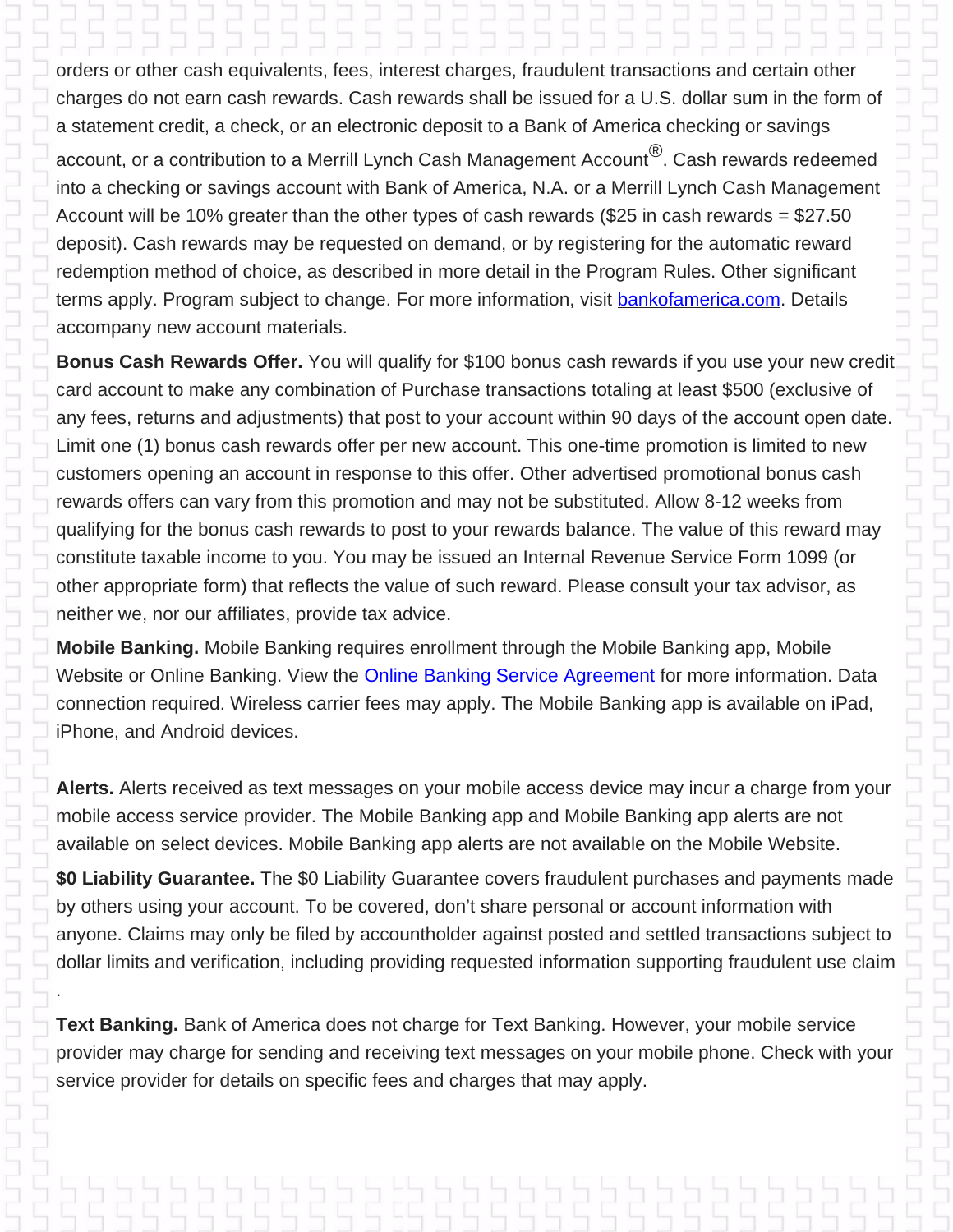Card Benefits. Certain restrictions apply to each benefit. Platinum Plus<sup>®</sup> card benefits differ from Visa Signature $^{\textcircled{k}}$  card benefits (i.e., coverage amounts vary and some benefits are not available). Details accompany new account materials.

**Overdraft Protection.** Overdraft transfers to your eligible Bank of America checking account from your credit card account will be Bank Cash Advances under your Credit Card Agreement. Transfers will be subject to the terms of both your Credit Card Agreement and the account agreement(s) and disclosures governing your Bank of America checking account. If you link your Bank of America checking account to your credit card for Overdraft Protection, we will automatically transfer funds in multiples of \$100 from your credit card account to cover any overdraft on your checking account, as long as the portion of credit available for cash on your credit card account is sufficient and you are not in default under your Credit Card Agreement. A fee of \$12 will apply for each transaction. The fee will not be assessed if your checking account is overdrawn by a total amount less than \$12, after we finish processing for the day. The Bank Cash Advance will accrue interest at the APR stated in your Credit Card Agreement. If the portion of credit available for cash on your credit card account is insufficient to cover the amount required by the overdraft (in the multiple of funds stated above), we may advance the funds even if it causes your credit card account to exceed your Cash Credit Line. Linking Overdraft Protection from your Bank of America checking account to your credit card will end any Overdraft Protection connections to your Bank of America savings account. Please see your Credit Card Agreement for additional details.

## **BALANCE TRANSFERS**

If the total amount you request exceeds your Total Credit Line, we may send full or partial payment to your creditors in the order you provide them to us. Allow at least 2 weeks from account opening for processing. Continue paying each creditor until the transfer appears as a credit. Balance Transfers incur interest charges from the transaction date. If you revolve your balance to take advantage of a promotional or introductory offer, all transactions and balances, including purchases, will be charged interest. The Balance Transfer fee is 3% of the amount of the transaction (min. \$10). If you have a dispute with a creditor and pay that balance by transferring it to your new account, you may lose certain dispute rights. Balance Transfers may not be used to pay off or pay down any account issued by Bank of America, N.A., FIA Card Services, or its affiliates.

The information in this offer is updated regularly, but may have changed since the last update.

The Bank of America<sup>®</sup> Privacy Notice is available at **bankofamerica.com** and accompanies the Credit Card Agreement.

This credit card program is issued and administered by Bank of America, N.A. Any account opened in response to this application shall be governed by the laws of the State of North Carolina. Deposit products and services are provided by Bank of America, N.A. and affiliated banks, Members FDIC and wholly owned subsidiaries of Bank of America Corporation. Visa and Visa Signature are registered trademarks of Visa International Service Association, and are used by the issuer pursuant to license from Visa U.S.A. Inc. BankAmericard Cash Rewards is a trademark and Merrill Lynch Cash